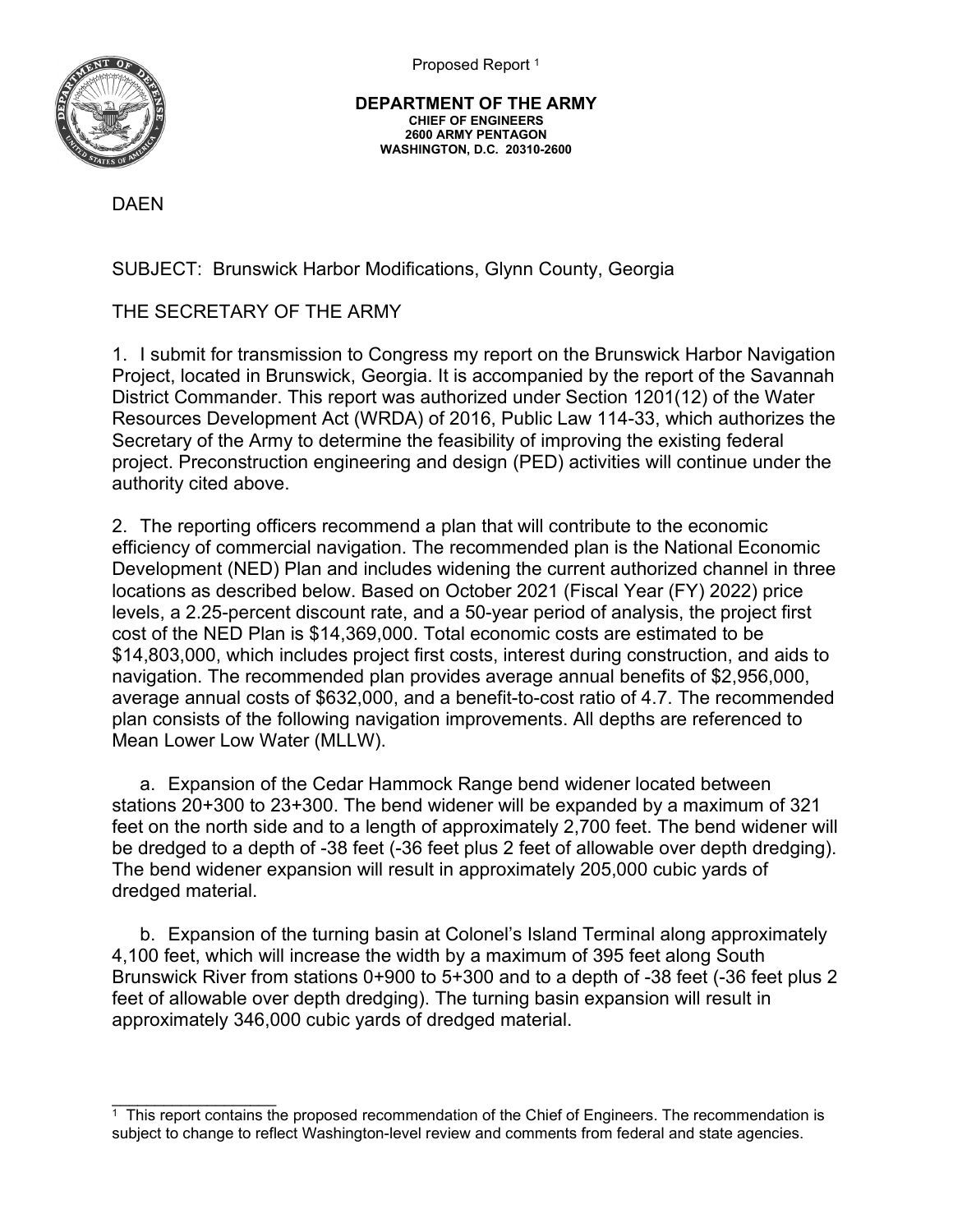c. Creation of a vessel meeting area located at St. Simons Sound near the Brunswick Harbor entrance channel. No dredging is required because the area has naturally deep water. Creation of a meeting area at St. Simons Sound will relocate the north toe of the existing channel approximately 800 feet to the north along a length of approximately 10,000 feet from stations -6+800 to 4+300.

d. Material dredged from the project will be placed at the existing Andrews Island Dredged Material Containment Area (DMCA).

3. The Georgia Ports Authority is the non-federal cost-sharing sponsor for all features.

4. An environmental assessment was prepared in accordance with the National Environmental Policy Act. The recommended plan has been determined to be economically justified and environmentally acceptable. The recommended plan would not have any significant adverse effects. Therefore, no compensatory mitigation would be required.

5. Project costs for the recommended plan are allocated to the commercial navigation purpose and based on FY 2022 price levels.

a. Project First Cost. The estimated project first cost of the recommended plan is \$14,369,000. This project first cost estimate includes the cost for lands, easements, rights-of-way and relocations (LERRs) of \$5,000.

b. Estimated Federal and Non-Federal Share. The total estimated federal and nonfederal shares of the project first cost are \$10,774,500 and \$3,594,500, respectively, in accordance with the provisions of Section 101(a) of WRDA 1986, as amended (33 U.S.C. 2211(a)).

c. Additional 10 Percent Payment. Pursuant to Section 101(a)(2) of WRDA 1986, as amended (33 U.S.C. §2211(a)(2)), in addition to the non-federal sponsor's estimated share of the total first cost of constructing the project, it must pay with interest an additional 10 percent of the costs for NED General Navigation Features (GNFs) of the project, estimated to equal \$1,436,600, in cash over a period not to exceed 30 years following completion of the period of construction of the GNFs. The value of the LERRs, including utility relocations, provided by the non-federal sponsor under Section 101(a)(3) of WRDA 1986, as amended (33 U.S.C. §2211(a)(3)), will be credited toward this payment.

d. Operation and Maintenance (O&M) Costs. With the average annual increase of approximately 16,900 cubic yards of shoal material attributable to the navigation improvements, the additional annual O&M costs is estimated to be \$150,000.

e. Associated Costs. Estimated associated federal costs of \$110,000 include aids to navigation, which is a U.S. Coast Guard expense.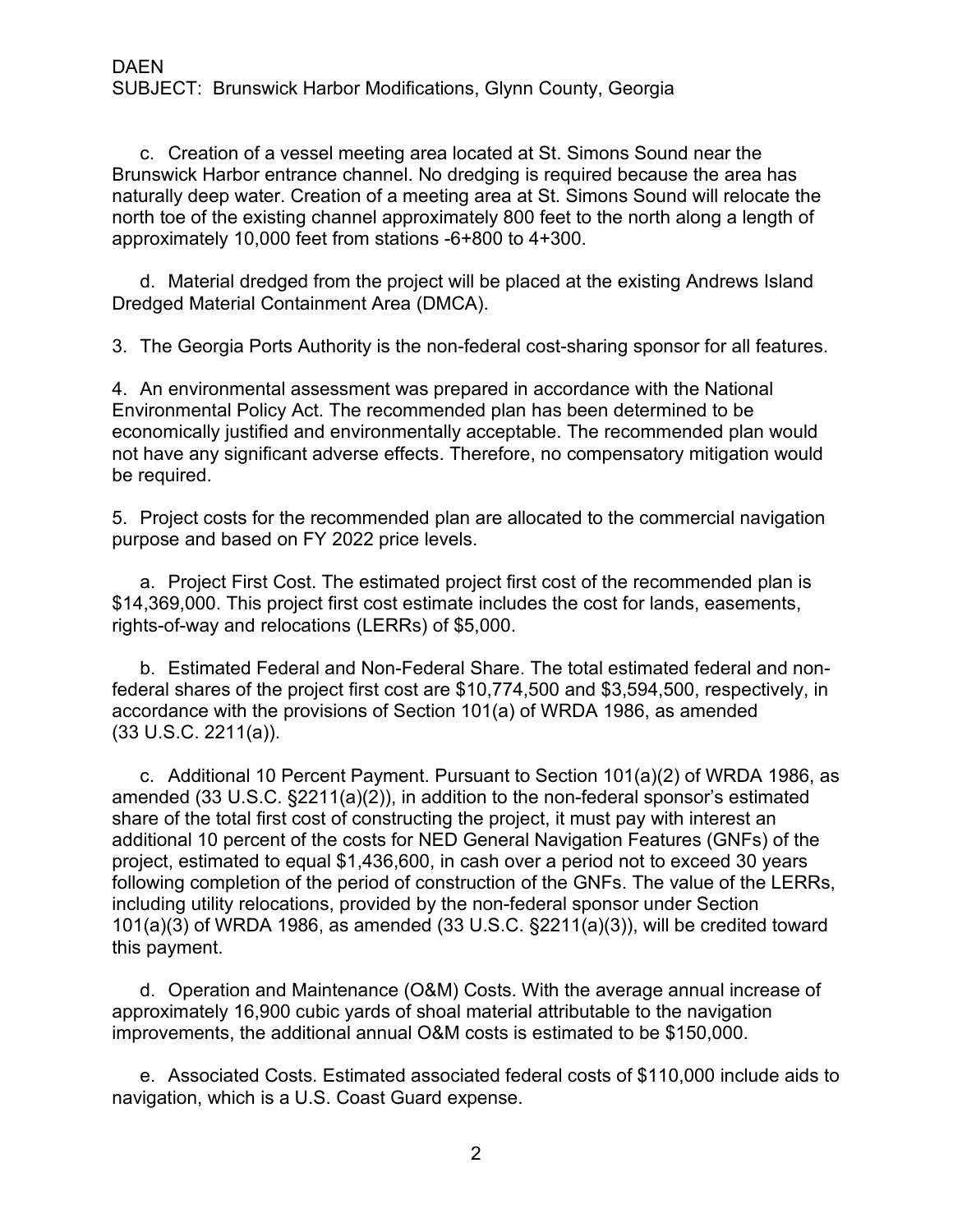f. Authorized Project Cost and Section 902 Calculation. The project first cost for the purpose of calculating the maximum cost of the project pursuant to Section 902 of WRDA 1986, as amended (33 U.S.C. 2280), includes estimates for GNF construction costs and the value of LERR. Accordingly, as set forth in paragraph 5.a above, based on an FY 2022 Price Level, the estimated project first cost for these purposes is \$14,369,000.

6. In accordance with U.S. Army Corps of Engineers policy on the review of decision documents, all technical, engineering, and scientific work underwent an open, dynamic, and rigorous review process. The comprehensive review process included district quality control review, agency technical review, and headquarters policy and legal compliance review to confirm the planning analyses, alternative design and safety, and the quality of decisions. Washington-level review indicates that the plan recommended by the reporting officers complies with all essential elements of the U.S. Water Resources Council's Economic and Environmental Principles and Guidelines for Water and Land Related Resources Implementation Studies, as well as other administrative and legislative policies and guidelines. The views of interested parties, including federal, state, and local agencies, were considered and all comments from public reviews have been addressed and incorporated into the final report documents where appropriate.

7. I concur in the findings, conclusions, and recommendations of the reporting officers. Accordingly, I recommend that navigation improvements for Brunswick Harbor be authorized in accordance with the reporting officers' recommended plan. My recommendation is subject to cost sharing and other applicable requirements of federal laws, regulations, and policies. Federal implementation of the project for commercial navigation includes, but is not limited to, the following items of local cooperation to be undertaken by the non-federal sponsor in accordance with applicable federal laws, regulations, and policies:

a. Provide the non-federal share of construction costs, as further specified below:

i. Provide, during design, 25 percent of the costs of design for the GNFs of the project in accordance with the terms of the design agreement for the project;

ii. Provide, during construction, 25 percent of the costs of the general navigation facilities allocated to that portion of the project with a channel depth in excess of 20 feet but not in excess of 50 feet.

b. Provide all real property interests, including those required for relocations and dredged material placement facilities, acquire or compel the removal of obstructions, and perform or ensure the performance of all relocations, including utility relocations, as determined by the Federal Government to be necessary for the construction, operation, and maintenance of the GNFs;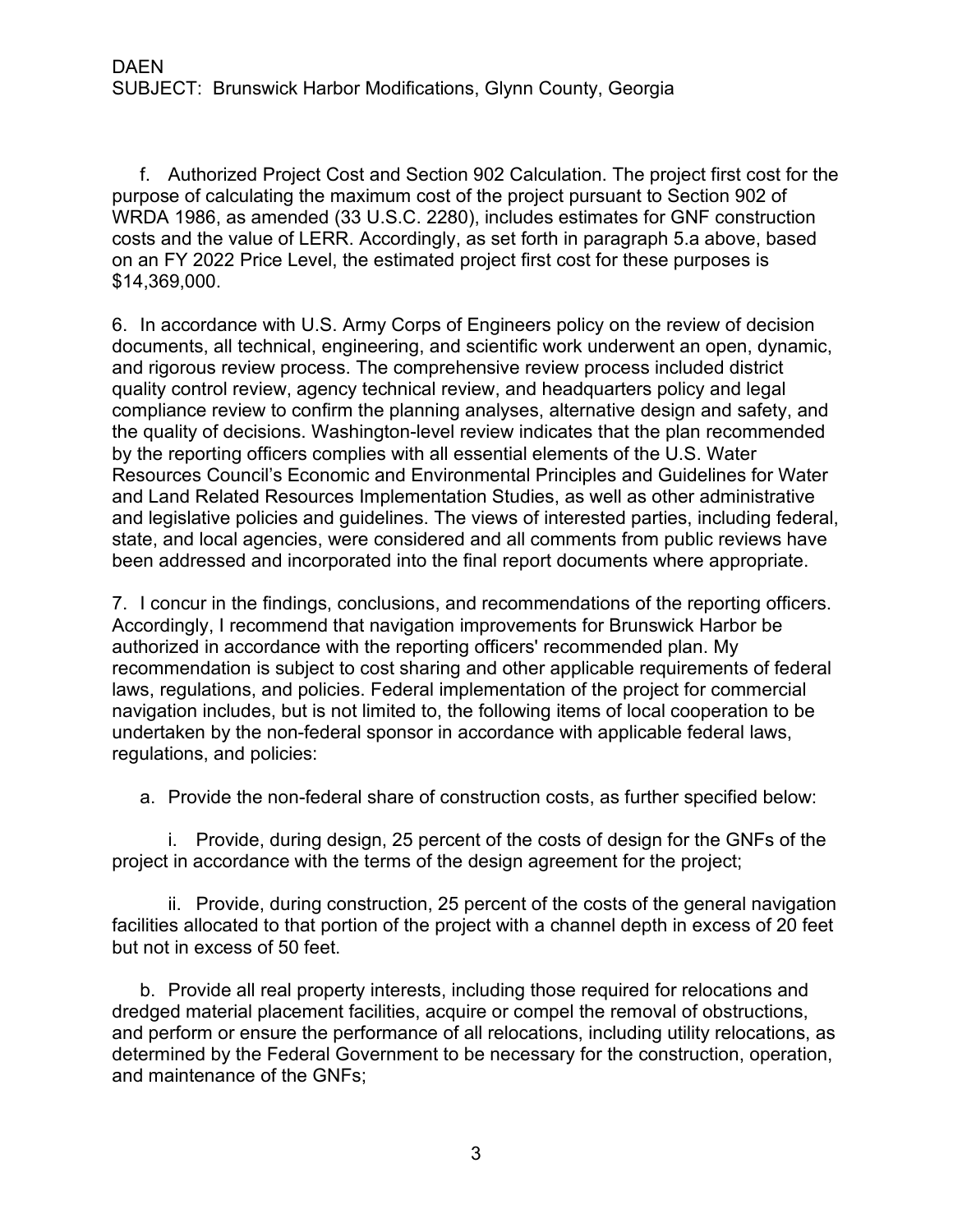c. Pay, with interest over a period not to exceed 30 years following completion of construction of the GNFs, an additional amount equal to 10 percent of the construction costs of the GNFs less the amount of credit afforded by the Federal Government for the value of the real property interests and relocations, including utility relocations, provided by the non-federal sponsor for the GNFs, except for the value of the real property interests and relocations provided for mitigation, which is included in the construction costs of the GNFs;

d. Ensure that the local service facilities are constructed, operated, and maintained at no cost to the Federal Government, and that all applicable licenses and permits necessary for construction, operation, and maintenance of such work are obtained;

e. Give the Federal Government a right to enter, at reasonable times and in a reasonable manner, upon the real property interests that the non-federal sponsor owns or controls for the purpose of operating and maintaining the project;

f. Hold and save the Federal Government free from all damages arising from design, construction, operation and maintenance of the project, except for damages due to the fault or negligence of the Federal Government or its contractors;

g. Perform, or ensure performance of, any investigations for hazardous, toxic, and radioactive wastes (HTRW) that are determined necessary to identify the existence and extent of any HTRW regulated under the Comprehensive Environmental Response, Compensation, and Liability Act (CERCLA), 42 U.S.C. 9601-9675, and any other applicable law, that may exist in, on, or under real property interests that the Federal Government determines to be necessary for construction, operation and maintenance of the GNFs;

h. Agree, as between the Federal Government and the non-federal sponsor, to be solely responsible for the performance and costs of cleanup and response of any HTRW regulated under applicable law that are located in, on, or under real property interests required for construction, operation, and maintenance of the project, including the costs of any studies and investigations necessary to determine an appropriate response to the contamination, without reimbursement or credit by the Federal Government;

i. Perform the non-federal sponsor's responsibilities in a manner that will not cause HTRW liability to arise under applicable law to the maximum extent practicable; and

j. Comply with the applicable provisions of the Uniform Relocation Assistance and Real Property Acquisition Policies Act of 1970, Public Law 91-646, as amended (42 U.S.C. 4630 and 4655) and the Uniform Regulations contained in 49 C.F.R Part 24, in acquiring real property interests necessary for construction, operation, and maintenance of the project including those necessary for relocations, and placement